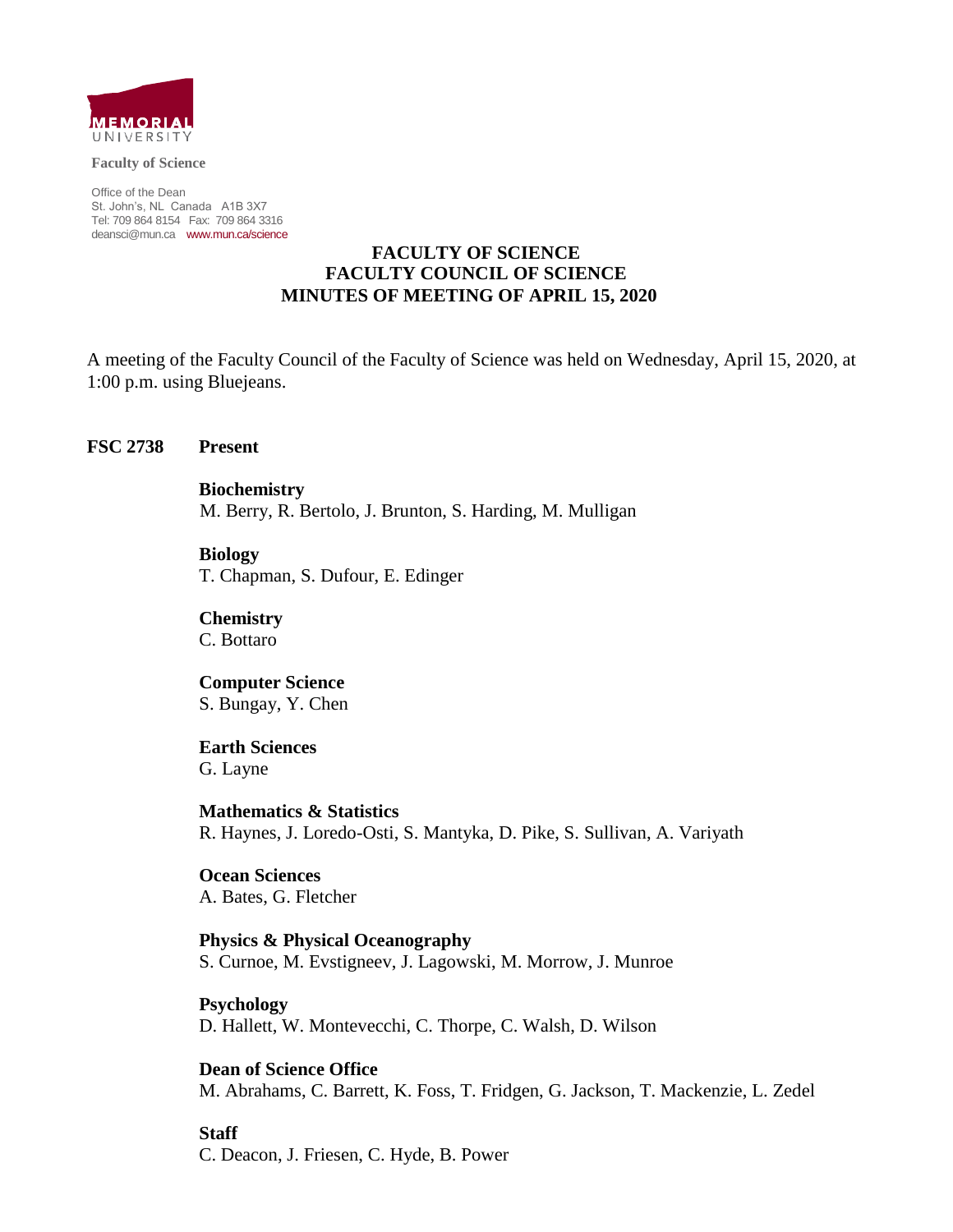#### **Graduate Students**

A. Alfosool, W. Mao

**FSC 2739 Regrets** K. Fowler, K. Poduska

#### **FSC 2740 Adoption of Minutes**

**Moved:** Minutes of the meeting of February 19, 2020, meeting be adopted (Berry/Sullivan). **Carried.**

- **FSC 2741 Business Arising:** None
- **FSC 2742 Correspondence:** None

## **FSC 2743 Reports of StandingCommittees:**

The Graduate Committee presented prior to the Undergraduate Committee.

## **A. Undergraduate StudiesCommittee:**

a) Shannon Sullivan presented a change to the Dean's list criteria, specifically regarding eligibility of work-term students. **(Sullivan/Munroe). Carried.**

Shannon Sullivan presented a second change to the Dean's list criteria for the 2019/20 academic year as a result of the current Public Health Advisory regarding the COVID-19 pandemic and students being awarded a PAS/FAL grade in lieu of a numerical grade. This year a stipulation will be added that students will be eligible for the Dean's List if they have no more than two PAS grades. **(Sullivan/Munroe). One abstention. Carried** 

b) Departments of Ocean Sciences and Biology, OCSC 4922/BIOL 4922, Special Topics in Marine Diversity, approved by the committee and presented to Faculty Council for information only.

## **B. Graduate Studies Committee:**

Department of Physics and Physical Oceanography, special topics course PHYS 6818, Quantum Field Theory, approved by the committee and presented to Faculty Council for information only.

- **C. Nominating Committee:** None
- **D. Library Committee:** None

## **FSC 2744 Report of the Dean**

Presented by Mark Abrahams, Dean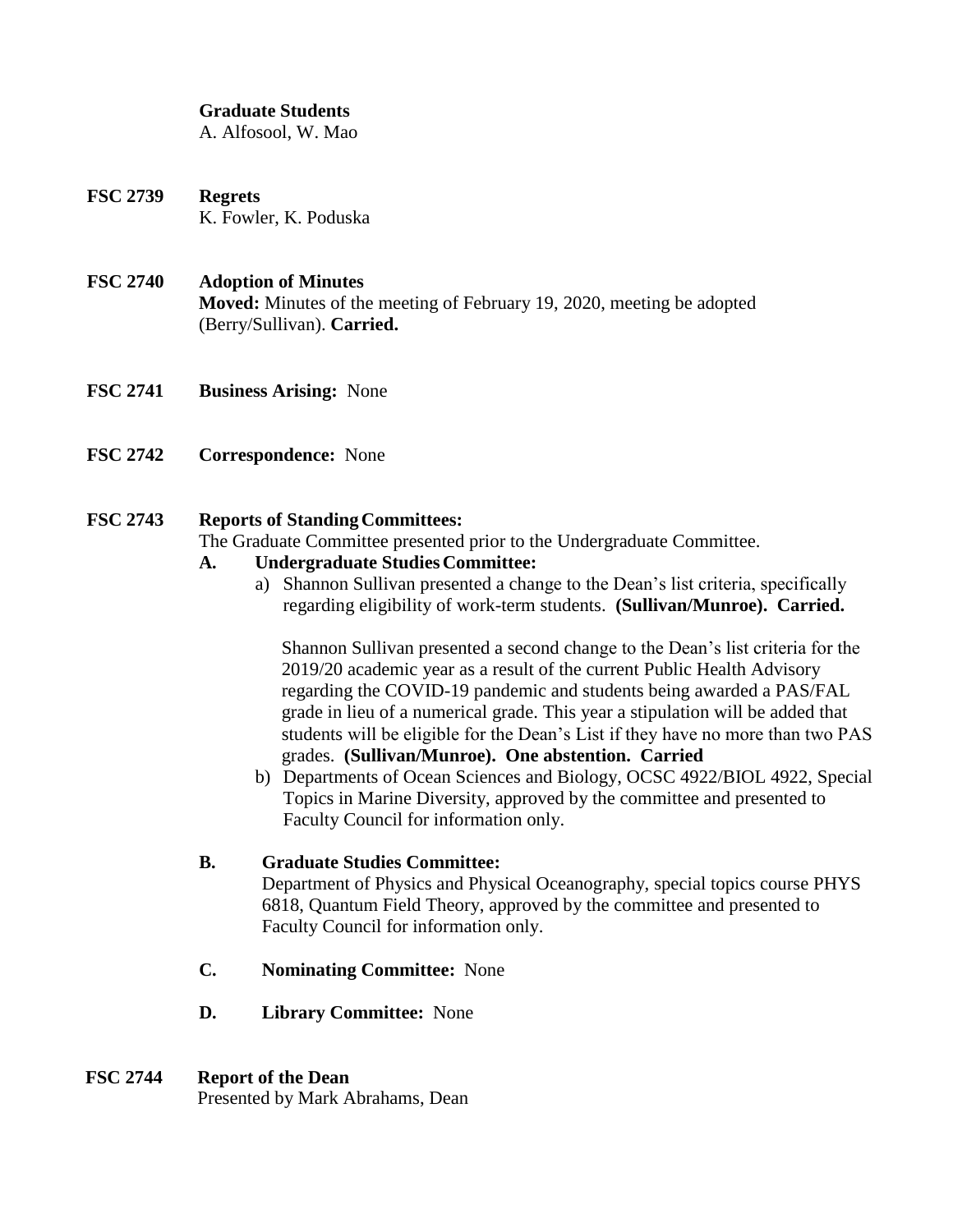- 1. As you know, this will be my last Science council meeting for some time. I will be moving over to the Provost's office and I greatly appreciate Dr. Travis Fridgen serving as the interim Dean of Science in my absence.
- 2. The only issue that I have been dealing with since our last Science council is the pandemic. As you know, the university had to make big decisions in a very short period of time, and I want to let you all know how incredibly proud I have been of the Faculty of Science. Faculty, staff, and students have all risen to the challenge. In very short order, you all modified your teaching to accommodate remote learning. Individuals in the Faculty of Science have ensured that unused PPE is made available to Regional Health Authorities. Faculty in Mathematics and Statistics and Computer Science have provided their expertise to Eastern Health to model the local dynamics of this pandemic to determine if and when demand on hospitals may exceed capacity. Molecular geneticists have made their expertise and reagents available to boost the province's testing capacity. I have no doubt that there are many other contributions of which I am not aware.
- 3. Next week the university will be implementing further restrictions to access campus with different designations for different buildings. All faculty should be able to get access to their office or laboratory, but you will require permission to do so. The reason for doing so is to further ensure the health and safety of the university community, including those that are required to come on campus because their work is considered critical. Once again, I appreciate your cooperation with this. If there are significant problems with this system, please let me know.
- 4. We would all like to know when we will return to more normal operations and at this point nobody knows. What we do know is that social distancing has been very effective in limiting the spread of Covid-19 so the current situation will likely persist for some time. We hope that by September, we may be able to return to normal operations, but I don't think that is something we can count on. For that reason, we do need to think about how we offer our curriculum in September and the challenge of delivering our laboratories. I am asking department heads to consult with their colleagues nationally and internationally for ideas that they are developing.

## **FSC 2745 Question Period**

Due to COVID-19, it is a good assumption that field work will be prohibited for this summer, but all decisions will be made following advice from the public health authority. If you need to apply for permits, you can do so and the worst case will be that the permits are not used.

A memo will be distributed regarding access to campus. Entry to the Chemistry/Physics building will be not as restrictive as that for other buildings, but those details will be released soon.

We should plan to not be on campus for the Fall semester for now. It may be that only faculty and staff are on campus, but whatever form that return takes, we will not be permitted to have large numbers of students in any classrooms. CITL and ITS are looking